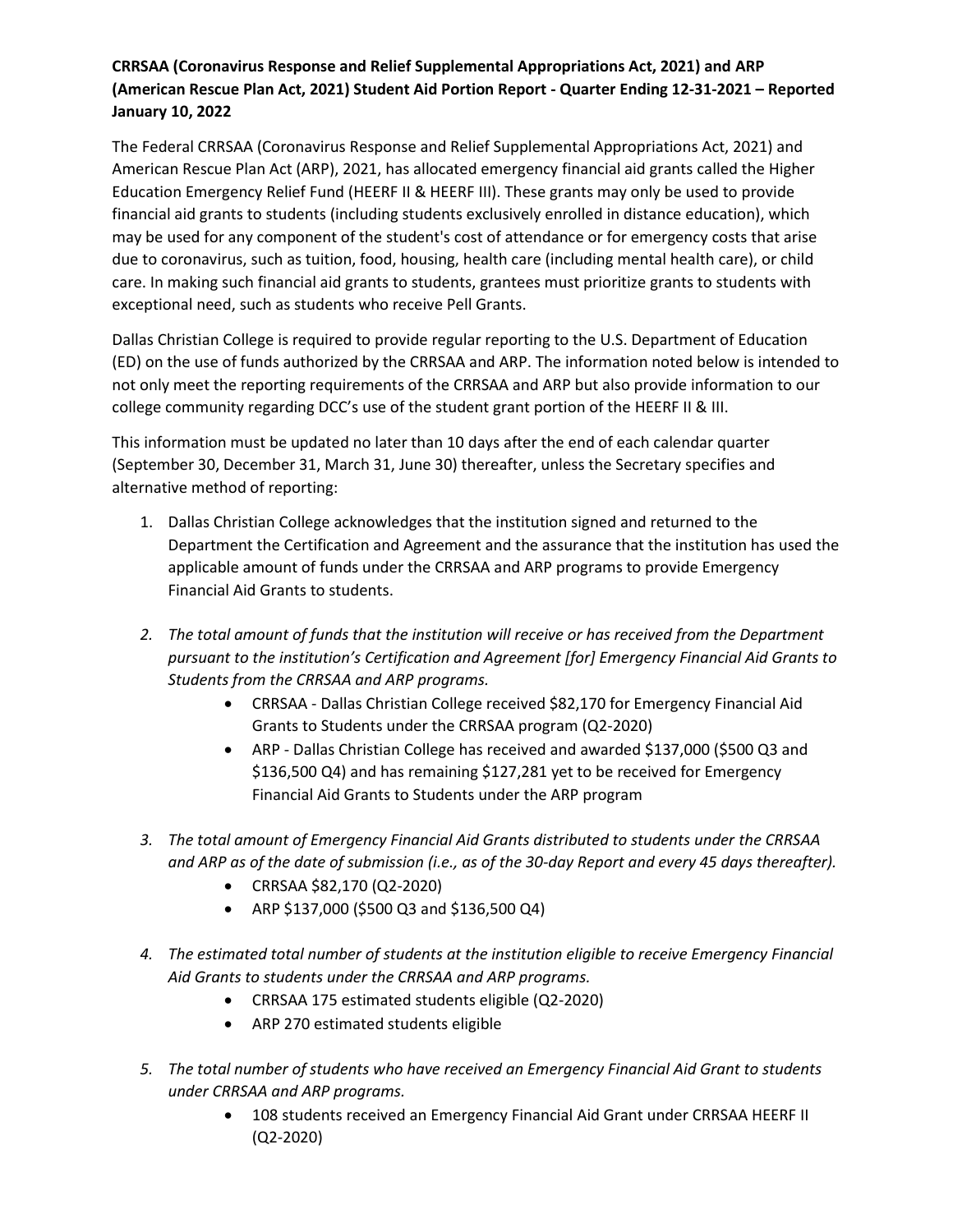- 264 students have received an Emergency Financial Aid Grant under ARP HEERF III but more will be awarded in ensuing quarter(s). (1 in Q3-2021, 263 in Q4-2021)
- *6. The method(s) used by the institution to determine which students receive Emergency Financial Aid Grants and how much they would receive under the CRRSAA and ARP programs.*
	- CRRSAA HEERF II (Q2-2020)
		- o Dallas Christian College identified all currently enrolled, full-time undergraduate students within the college's financial aid system with an eligible Free Application for Federal Student Aid (FAFSA) on file. Student Financial Services validated enrollment statuses and eligibility prior to disbursement of emergency funds. CRRSAA includes no student eligibility requirements, however, institutions are required to prioritize grants to students with exceptional financial need, such as those who receive Pell Grants.
		- o 109 undergraduates enrolled in six or more credits were awarded grants. Students with an EFC of 0-5500 received \$847 and students with an EFC of 5501-9999 received \$424.
		- o 86 students were awarded \$847 totaling \$72,842.00 plus 22 students awarded \$424 totaling \$9,328.00 which combined is \$82,170 Total Awarded.
	- ARP HEERF III (Q3-2021 and Q4-2021)
		- o Dallas Christian College identified all currently enrolled undergraduate students. Student Financial Services validated enrollment statuses and eligibility prior to disbursement of emergency funds. ARP includes no student eligibility requirements, however, institutions are required to prioritize grants to students with exceptional financial need, such as those who receive Pell Grants.
		- o A total of 30 undergraduate online students were awarded \$250 totaling \$7,500.00; 209 undergraduate traditional students were awarded \$500 totaling \$104,500.00, 9 online students with additional needs were awarded \$1,000 totaling \$9,000.00 and 16 undergraduate traditional students with additional needs were awarded \$1,000 totaling \$16,000.00.
		- $\circ$  Future Spring grants of \$500 to traditional students and \$250 to exclusively online students are expected to be awarded as well as additional grants to students with further requested needs as remaining funds allow.
- *7. Any instructions, directions, or guidance provided by the institution to students concerning the Emergency Financial Aid Grants.*
	- CRRSAA HEERF II
		- o Emails and Text Messages were sent in April 2021 notifying awarded students of grant and allowing them to designate mailed check or leave on student account.
		- o Contact DCC Financial Aid at 214-453-8101 if any questions.
	- ARP HEERF III
		- o Emails were sent in August 2021 notifying students of available funds with instructions to complete online grant application at [https://www.cognitoforms.com/DallasChristianCollege1/HEERFIIIStudentE](https://www.cognitoforms.com/DallasChristianCollege1/HEERFIIIStudentEmergencyGrantApplication) [mergencyGrantApplication.](https://www.cognitoforms.com/DallasChristianCollege1/HEERFIIIStudentEmergencyGrantApplication) The link for the application has also been given